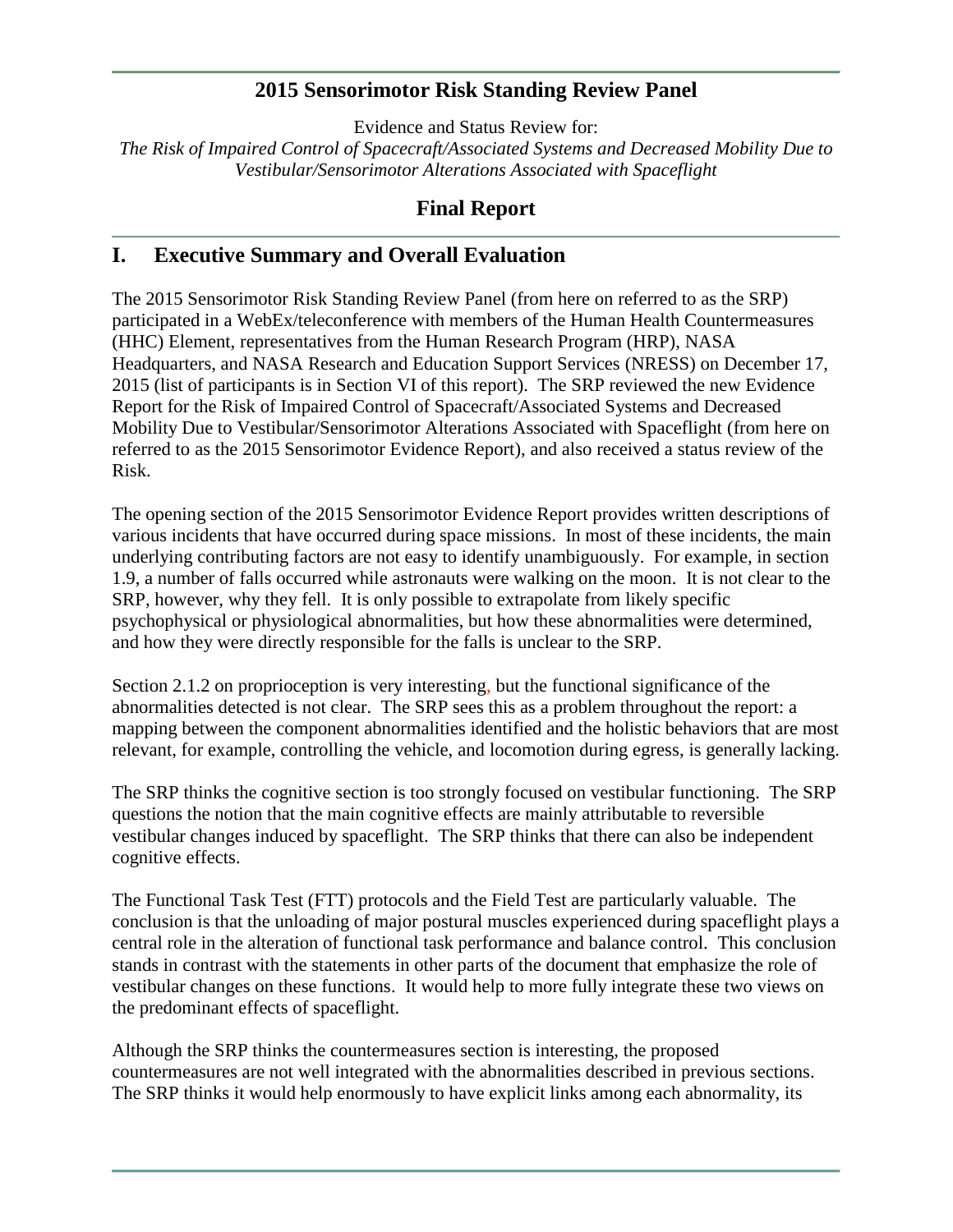overall importance/impact on function, and the appropriate countermeasure that can be implemented to maintain adequate functioning.

The SRP found section 2.3 difficult to understand. The SRP interpreted this section to assert that adaptation to altered gravitational conditions shares mechanisms that also allow adaptation to perturbations in performance on treadmills in 1G. The SRP would like to know the basis for this claim. There is not a great deal known about meta-learning, so is structural learning being posited here? The references here were not convincing to the SRP, and the SRP would like to know if there have been other studies that show the generalization suggested here, and what they are.

The SRP thinks that a more systematic approach would help improve the document. At the moment it appears to provide a very well written and articulate list, but synthesis is largely lacking. Perhaps it would be useful to create a mock scenario from launch to landing, with all the activities in between, and then, to provide a weighting of all the components needed per activity and what parameters would need to be recorded/tested per activity.

- **II. Review of the Evidence for the Risk of Impaired Control of Spacecraft/ Associated Systems and Decreased Mobility Due to Vestibular/ Sensorimotor Alterations Associated with Spaceflight (Sensorimotor Risk)**
- *1. Evaluate the 2015 Sensorimotor Evidence Report using the following criteria:*
	- *A. Does the 2015 Evidence Report provide sufficient evidence that the Risk is relevant to long-term space missions?*

The SRP thinks that the 2015 Sensorimotor Evidence Report provides sufficient evidence that the Sensorimotor Risk is relevant to long-term space missions.

*B. Are the Risk Title and Statement properly stated in the current version of the HRP Integrated Research Plan (IRP)?*

The SRP thinks the Risk Title is properly stated in the current version of the HRP IRP.

The SRP suggests rewording the Risk Statement to (edits in bold and italics): "Given that there is an alteration in vestibular/sensorimotor function during and immediately following gravitational transitions manifested as changes in eye-head-hand control, postural and/or locomotor ability, gaze function, and perception, there is a possibility that crew will experience impaired control of the spacecraft during *gravity transitions and during* landing or decreased mobility *during gravity transitions and* following a landing on a planetary surface (Earth or other) after long-duration spaceflight."

*C. Is the text of the Risk Context provided in the HRP IRP clear?\**  The SRP believes that the period of time meant by "soon after" (highlighted in yellow below) in the Risk Context should be defined: "more quantitatively". It is unclear if the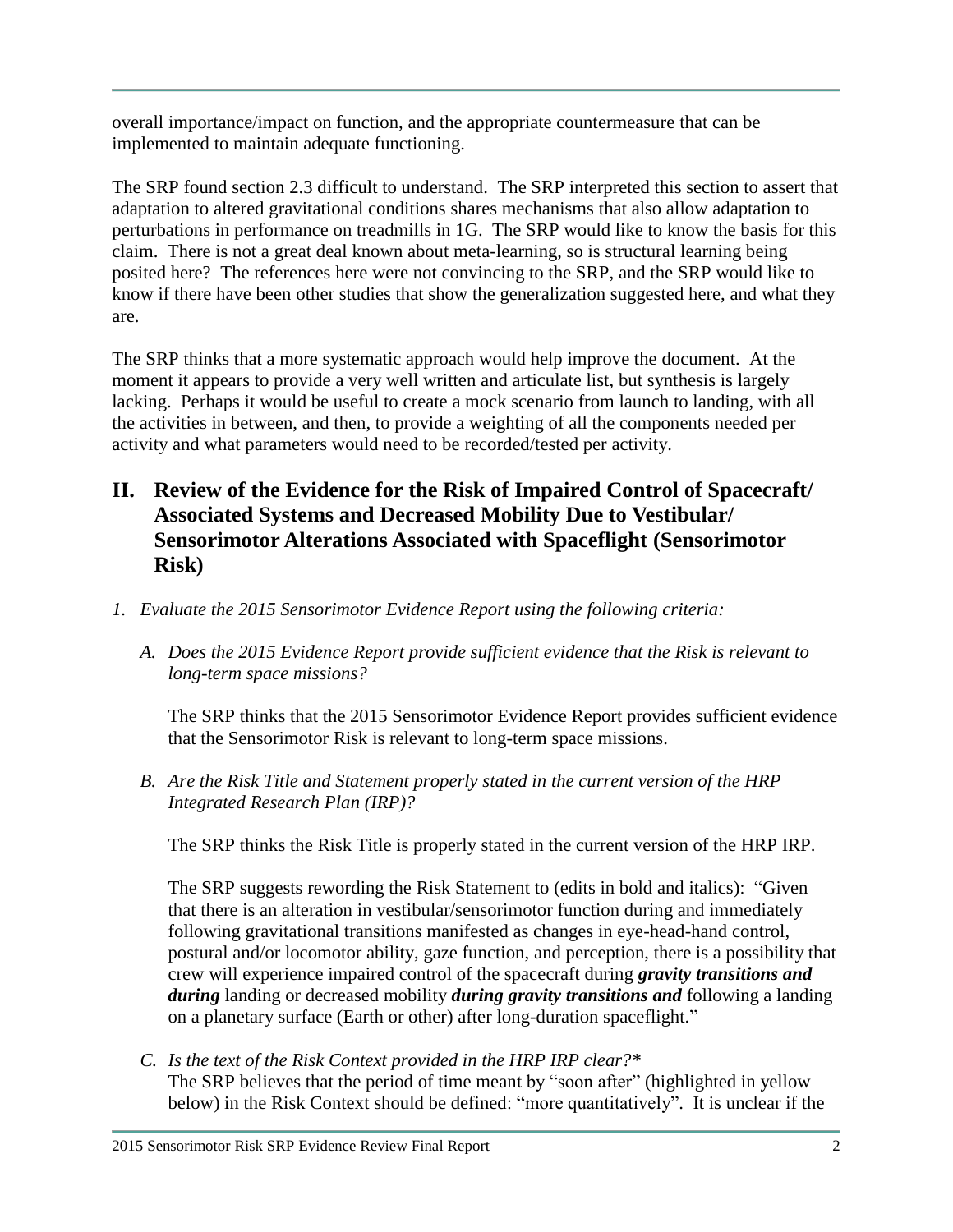report is referring to seconds, minutes, or hours. If the duration of the effects depends on the specific systems involved, it should be so stated.

It has been shown that long-duration spaceflight alters sensorimotor function which manifests as changes in eye-head-hand control, postural and/or locomotor ability, gaze function, and perception. These changes have not specifically been correlated with real time performance decrements. The risk of impairment is greatest during and soon after G-transitions when performance decrements may have high operational impact (landing, immediate egress following landing). The possible alterations in sensorimotor performance are of interest for Mars missions due to the prolonged microgravity exposure during transit followed by landing tasks. This risk must be defined more completely and be more fully documented (updated Evidence Report due June 2015), and specific observed vestibular/sensorimotor changes be correlated with specific performance issues.

*D. Does the 2015 Evidence Report make the case for the research gaps presented?*

The SRP thinks that the 2015 Sensorimotor Evidence Report makes the case for the research gaps presented. The gaps described are comprehensive but seem vague as a consequence. Nevertheless, the SRP believes that the case for closing the gaps is sound.

*E. Are there any additional knowledge-type gaps or areas of fundamental research that should be considered to enhance the basic understanding of this specific Risk?*

The SRP does not think any additional knowledge-type gaps need to be considered, but wants to make sure that mental state and cognitive function is being looked at in Gap SM7.1 (SM7.1: Determine if there are decrements in performance on functional tasks after long-duration spaceflight. Determine how changes in physiological function, exercise activity, and/or clinical data account for these decrements).

*F. Does the Evidence Report address relevant interactions between this Risk and others in the HRP IRP?*

The SRP finds this difficult to evaluate due to the organization of the 2015 Sensorimotor Evidence Report. Although bone demineralization, muscle atrophy, muscle weakness, and cardiovascular issues are noted, there is no systematic attempt to address the possible relevant interactions.

*G. Is input from additional disciplines needed?*

The SRP finds this difficult to evaluate due to the organization of the 2015 Sensorimotor Evidence Report.

*H. Is the expertise of the authors sufficient to fully cover the scope of the given risk?*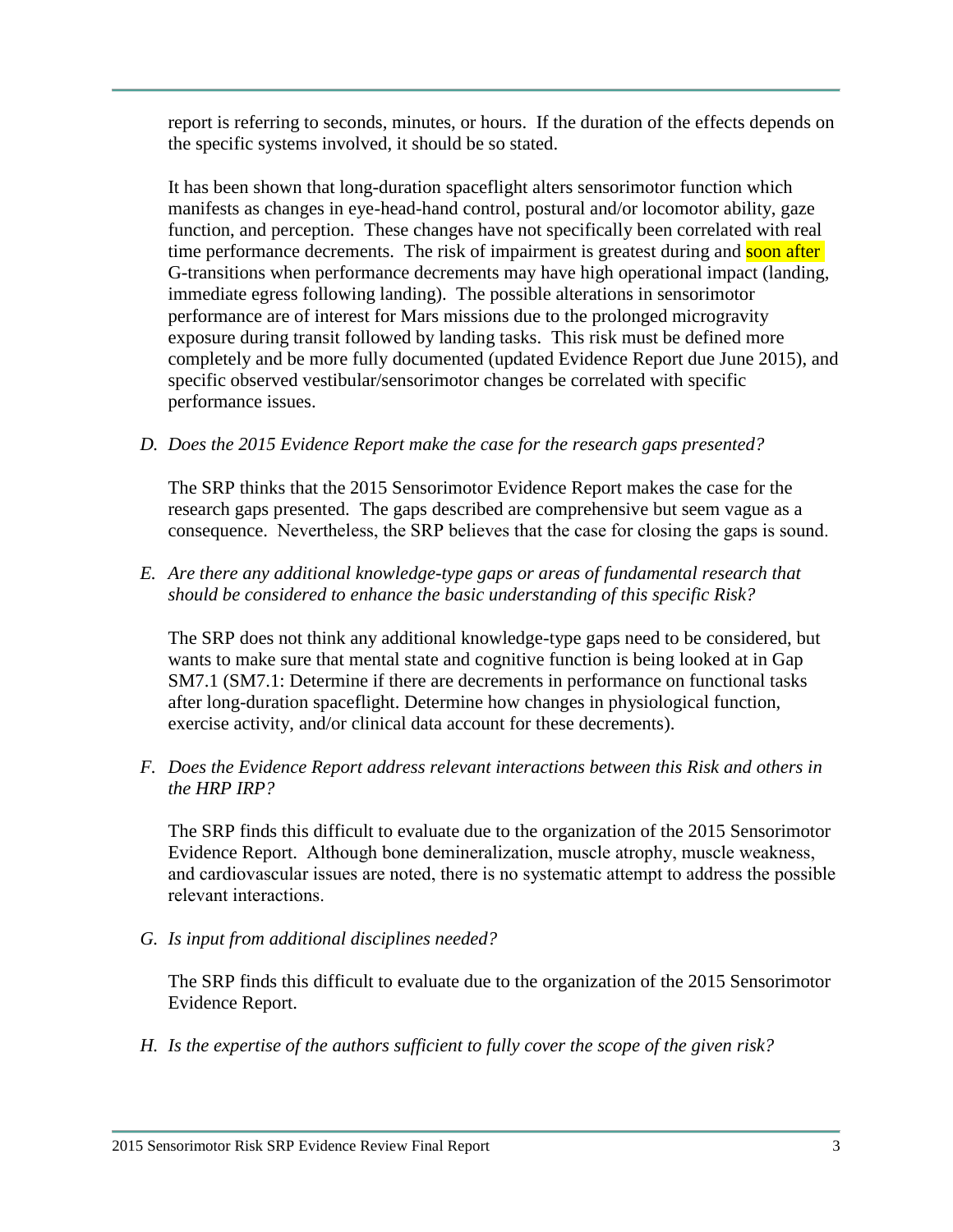The SRP thinks the expertise is at the requisite level and the literature cited seems adequate overall. Nevertheless, recent advances in the use of small n statistics, Bayesian computation, and model-building have been achieved in the behavior and performance arena; these advances have not been incorporated into the 2015 Sensorimotor Evidence Report. (e.g., Albert J. 2014. Introduction to multilevel modeling. https://cran.rproject.org/web/packages/LearnBayes/index.html;

Albert J. 2009. Bayesian computation with R. Springer. ISBN 978-0-387-92298-0 https://www.infona.pl/resource/bwmeta1.element.springer-a2893eef-8822-3e6c-94f6- 68ef2512aab5;

Johannes B, Gaillard A. 2014. A methodology to compensate for individual differences in psychophysiological assessment. Biological Psychology. 96, 77-85)

I. *Is there information from other HRP disciplines that need to be included in the 2015 Evidence Report?*

Similar to section 1.G. above, the SRP thinks this is difficult to determine because of the overall organization of the 2015 Sensorimotor Evidence Report.

J. *Is the breadth of the cited literature sufficient?*

The breadth appears to be appropriate, however some updating of the report in sections that are essentially "cut and paste" from previous reports should be revised to reflect the passage of time (e.g., a 1993 study was described as "recent"; a book that is referenced in the text that is now in  $4<sup>th</sup>$ , not  $1<sup>st</sup>$  edition and the information contained has changed, etc.). The inclusion of references to recent papers on small-n statistics and model building should be considered.

K. *What is the overall quality and readability of the 2015 Evidence Report?*

Overall the report provided interesting insight into the consequences of prolonged exposure to low-gravity environments and of changes in gravity on vision, eye-head-hand coordination, and static and dynamic postural control. Reorganization of the report that link these consequences to the associated risk statements, current research and the proposed countermeasures would facilitate identifying whether or not any additional knowledge gaps or areas of fundamental research should be considered. The current organization of the report made it difficult to answer some of the questions in the SRP charge in more detail.

*2. Provide comments on any important issues that are not covered by the criteria in #1 above.*

It is not clear to what extent changes in the vestibulo-ocular reflexes, and the functional ramifications of those changes, for *unpredictable* head movements are being examined. However, the work on generalization of adaptability is both exciting and encouraging (Section V. 2.3 of the 2015 Sensorimotor Evidence Report).

The SRP could not find a description of testing to identify adaptive ability of each person and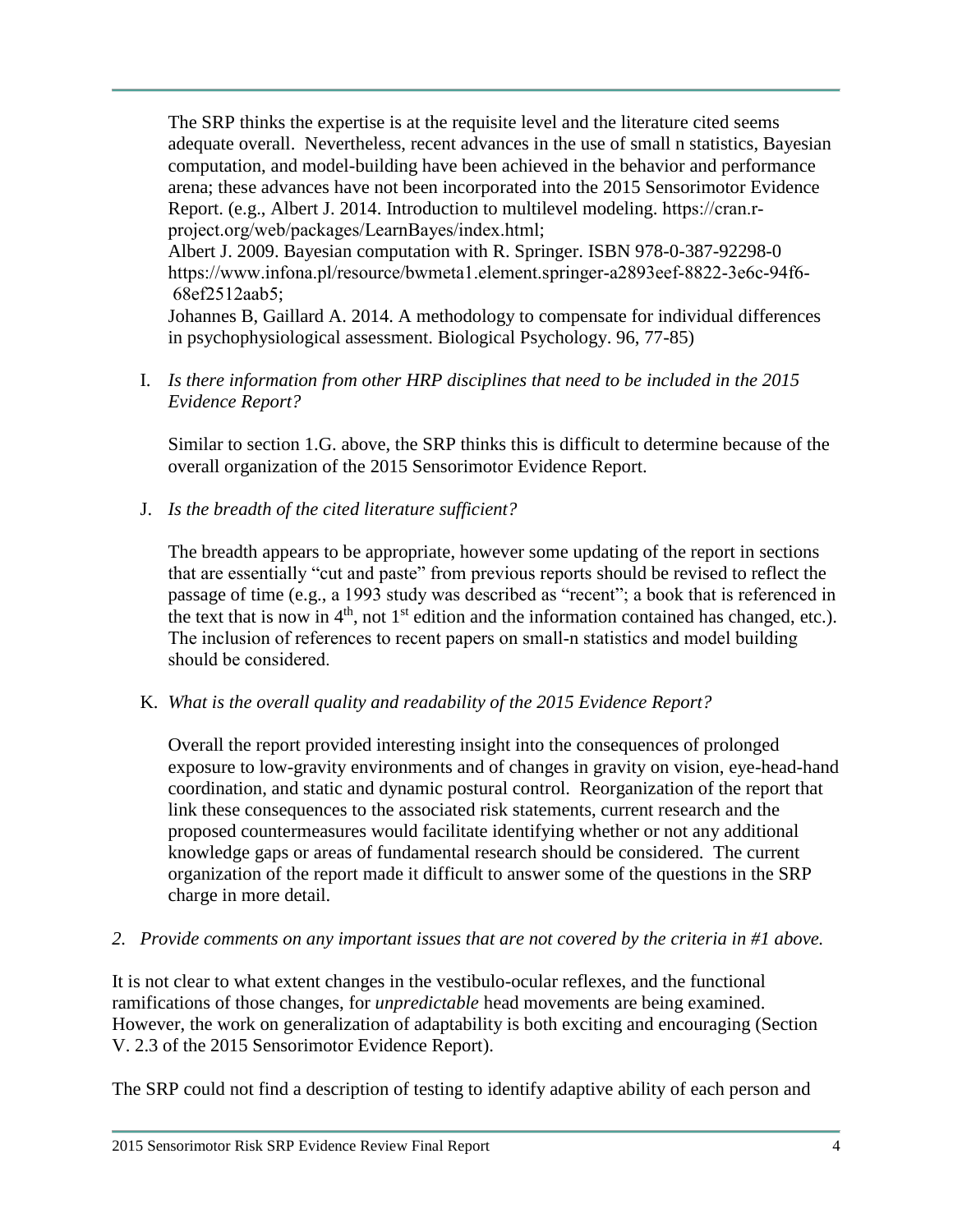designing of personalized adaptation training paradigms or the application of relatively new techniques; for example, stochastic resonance (SR). Page 77 states that "individualized training programs in conjunction with SR designed to promote the use of multiple sensory modalities can enhance the ability to adapt……in the astronaut population" but does not indicate the status of applying that approach to the NASA programs or even if the approach is being used at all.

# **III. Comments regarding the Sensorimotor Risk Status Review**

Although the teleconference/WebEx format of the review allows an excellent opportunity for the members of the SRP to receive a briefing on the current status of the Sensorimotor Risk, there is no real opportunity for the SRP members to discuss any of the issues among themselves in depth, nor is there an opportunity to interact with the presenters after later deliberations. The in-person meetings of the SRP are far superior, and should be pursued whenever possible.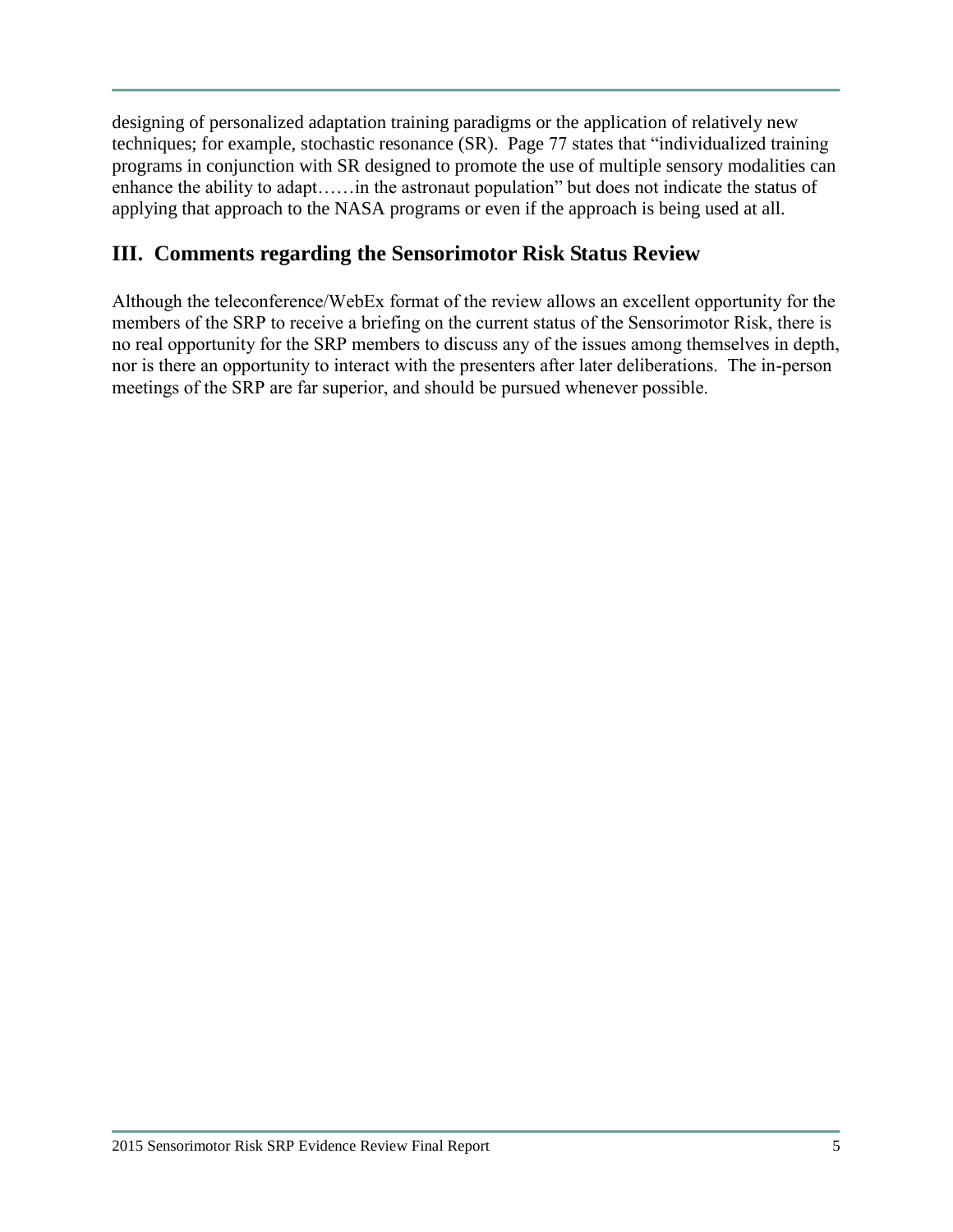# **IV. 2015 Sensorimotor Risk SRP Evidence Review: Statement of Task for the Risk of Impaired Control of Spacecraft/Associated Systems and Decreased Mobility Due to Vestibular/Sensorimotor Alterations Associated with Spaceflight**

In 2008, the Institute of Medicine (IOM) reviewed NASA's Human Research Program (HRP) Evidence Books that describe the Risks that were identified in NASA's Human Research Program Requirements Document (PRD). The 2015 Evidence Report for the Risk of Impaired Control of Spacecraft/Associated Systems and Decreased Mobility Due to Vestibular/Sensorimotor Alterations Associated with Spaceflight (Sensorimotor Risk) has not been reviewed since the last IOM review and there have been significant changes to the evidence base for the Risk.

The 2015 Sensorimotor Risk Standing Review Panel (SRP) is chartered by the Human Research Program (HRP) Chief Scientist to review the updated Evidence Report for the Sensorimotor Risk. The 2015 Sensorimotor Risk SRP will evaluate the Evidence Report and generate a final report of your analyses of the evidence base, including any recommendations on how to improve the current Evidence Report, and submit it to the HRP Chief Scientist. Your report will also be made available on the Human Research Roadmap (HRR) website.

### **The 2015 Sensorimotor Risk SRP is charged to:**

- 1. Evaluate the 2015 Sensorimotor Risk Evidence Report based on each of the following criteria:
	- A. Does the 2015 Evidence Report provide sufficient evidence that the Risk is relevant to long-term space missions?
	- B. Are the Risk Title and Statement properly stated in the current version of the HRP Integrated Research Plan (IRP)?\*
	- C. Is the text of the Risk Context provided in the HRP IRP clear?\*
	- D. Does the 2015 Evidence Report make the case for the research gaps presented?
	- E. Are there any additional knowledge-type gaps or areas of fundamental research that should be considered to enhance the basic understanding of this specific Risk?
	- F. Does the Evidence Report address relevant interactions between this Risk and others in the HRP IRP?
	- G. Is input from additional disciplines needed?
	- H. Is the expertise of the authors sufficient to fully cover the scope of the given risk?
	- I. Is there information from other HRP disciplines that need to be included in the 2015 Evidence Report?
	- J. Is the breadth of the cited literature sufficient?
	- K. What is the overall quality and readability of the 2015 Evidence Report?
- 2. Provide comments on any important issues that are not covered by the criteria in #1 above.

*\* Please be aware that any suggested changes to the Risk Title, Statement, and Risk Context by the SRP may need to be approved by the Human Systems Risk Board (HSRB). The HSRB has the overall responsibility to implement and maintain a consistent, integrated process for assessing, documenting, and tracking all risks to the human system associated with spaceflight activities (both in flight and post flight).*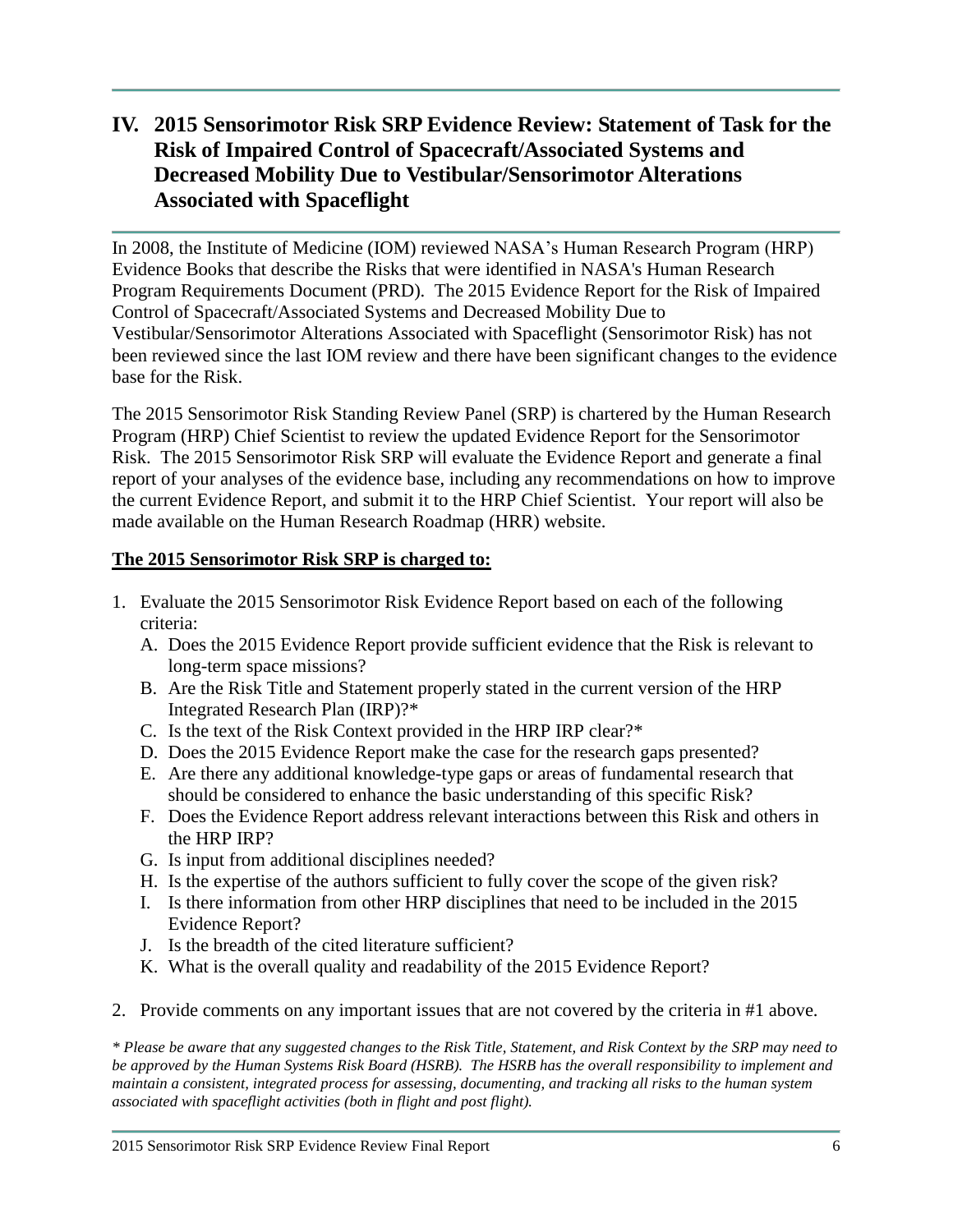### **Additional information regarding this review:**

- 1. Participate in a WebEx conference call on December 17, 2015 at 1:00 pm ET to discuss the Evidence Report with the Human Health Countermeasures (HHC) Element.
- 2. Prepare a draft final report within one month of the WebEx conference call that contains a detailed evaluation of the Evidence Report specifically addressing items #1 and #2 of the SRP charge. The draft final report will be sent to the HRP Chief Scientist and he will forward it to the appropriate Element for their review. The HHC Element and the HRP Chief Scientist will review the draft final report and identify any misunderstandings or errors of fact and then provide official feedback to the SRP within two weeks of receipt of the draft report. If any misunderstandings or errors of fact are identified, the SRP will be requested to address them and finalize the 2015 SRP Final Report as quickly as possible. The 2015 SRP Final Report will be submitted to the HRP Chief Scientist and copies will be provided to the HHC Element that sponsors the sensorimotor discipline and also made available to the other HRP Elements. The 2015 SRP Final Report will be made available on the HRR website [\(http://humanresearchroadmap.nasa.gov/\)](http://humanresearchroadmap.nasa.gov/).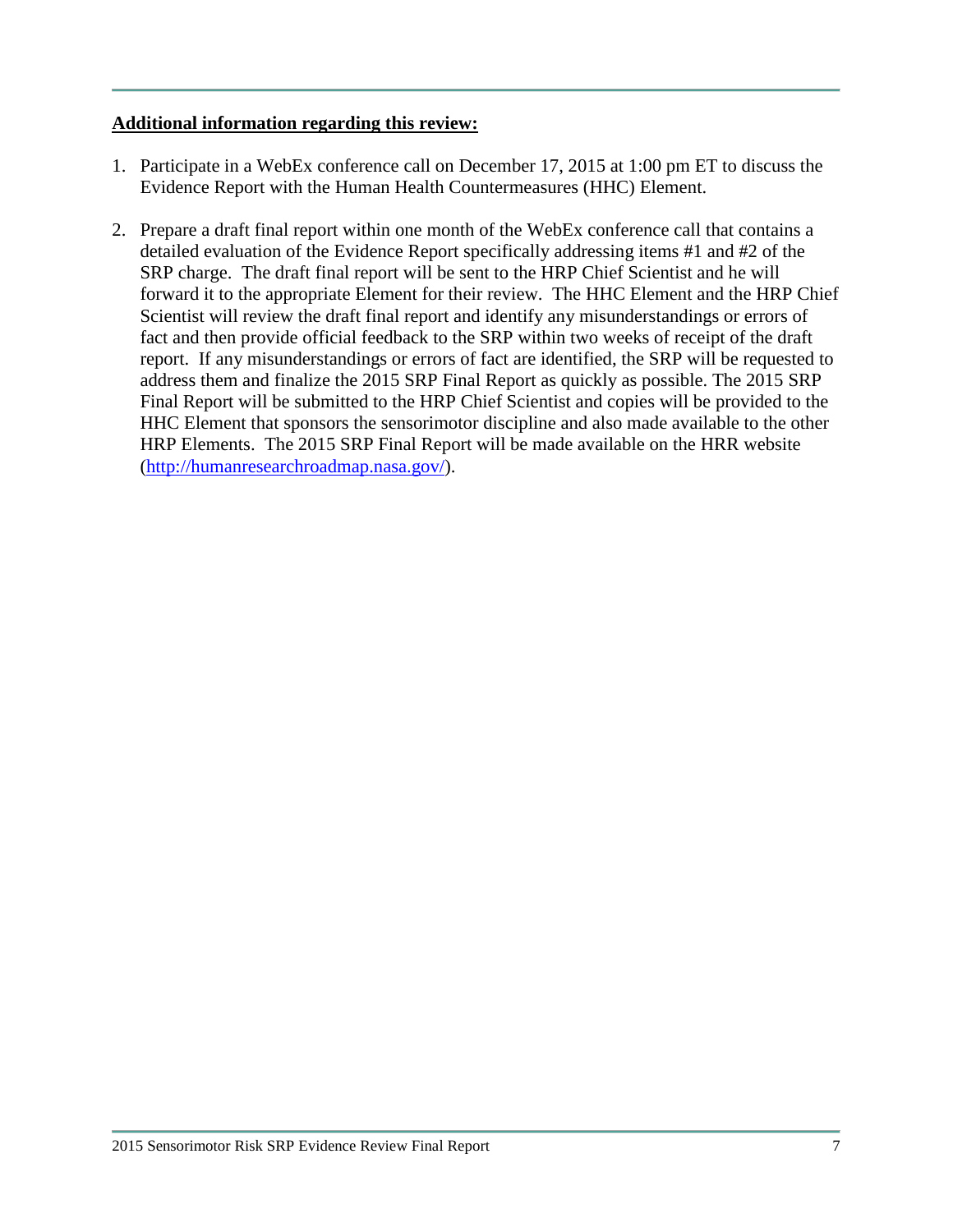### **To clarify, the Risk Statement and Risk Context are defined as follows:**

### **Risk Statement:**

"Given the CONDITION, there is a possibility that a CONSEQUENCE will occur".

Condition: a single phrase briefly describing current key circumstances, situations, etc. that are causing concern, doubt, anxiety, or uncertainty – something that keeps you up at night.

Consequence: a single phrase or sentence that describes the key, negative outcome(s) of the current conditions.

### Notes:

The condition-consequence format provides a more complete picture of the Risk, which is critical during mitigation planning. The condition component focuses on what is currently causing concern. This is something that is true or widely perceived to be true. This component provides information that is useful when determining how to mitigate a Risk.

The consequence component focuses on the intermediate and long-term impact of the risk. Understanding the depth and breadth of the impact is useful in determining how much time, resources, and effort should be allocated to the mitigation effort.

A well-formed Risk Statement usually has only one condition, and has one or more consequences.

### **Risk Context:**

Purpose: provide enough additional information about the Risk to ensure that the original intent of the Risk can be understood by other personnel, particularly after time has passed.

Description: capture additional information regarding the circumstances, events, and interrelationships not described in the Risk Statement.

An effective context captures the what, when, where, how, and why of the Risk by describing the circumstances, contributing factors, and related issues (background and additional information that are NOT in the Risk Statement).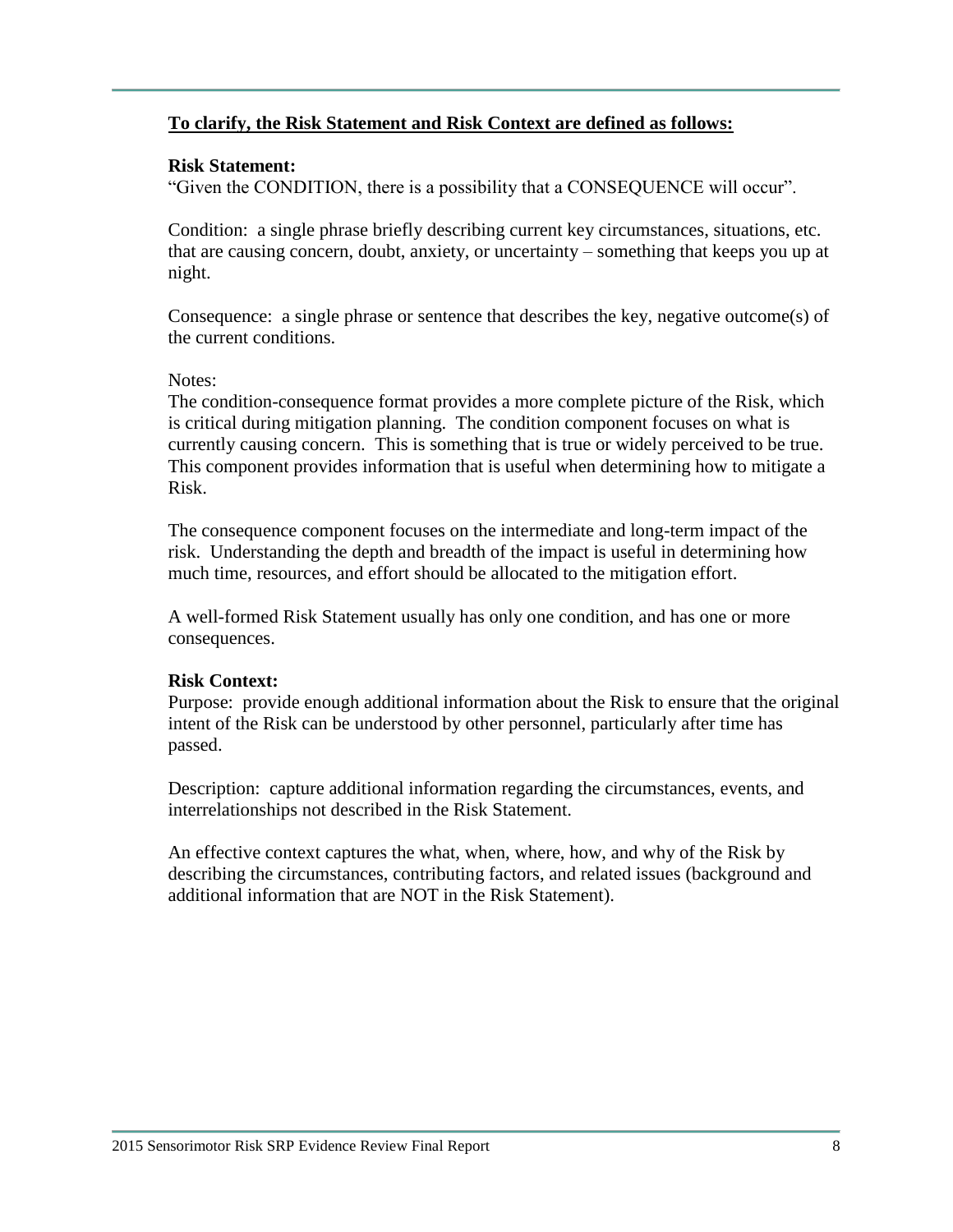# **V. 2015 Sensorimotor Risk SRP Status Review: Statement of Task for the Risk of Impaired Control of Spacecraft/Associated Systems and Decreased Mobility Due to Vestibular/Sensorimotor Alterations Associated with Spaceflight**

The 2015 Sensorimotor Risk Standing Review Panel (SRP) will participate in a Status Review that will occur via a WebEx/teleconference with the Human Research Program (HRP) Chief Scientist (or designee) and members of the Human Health Countermeasures (HHC) Element. The purpose of this review is for the SRP to:

- 1. Receive an update by the HRP Chief Scientist (or designee) on the status of NASA's current and future exploration plans and the impact these will have on the HRP.
- 2. Receive an update on any changes within the HRP since the 2014 SRP meeting.
- 3. Receive an update by the Element or Project Scientist(s) since the 2014 SRP meeting.
- 4. Participate in a discussion with the HRP Chief Scientist (or designee) and the Element regarding possible topics to be addressed at the next SRP meeting

The 2015 Sensorimotor Risk SRP will produce a report/comments from this status review within 30 days of the 2015 update. These comments will be submitted to the HRP Chief Scientist and copies will be provided to the HHC Element that sponsors the muscle discipline and also made available to the other HRP Elements. The 2015 SRP Final Report will be made available on the Human Research Roadmap public website [\(http://humanresearchroadmap.nasa.gov/\)](http://humanresearchroadmap.nasa.gov/).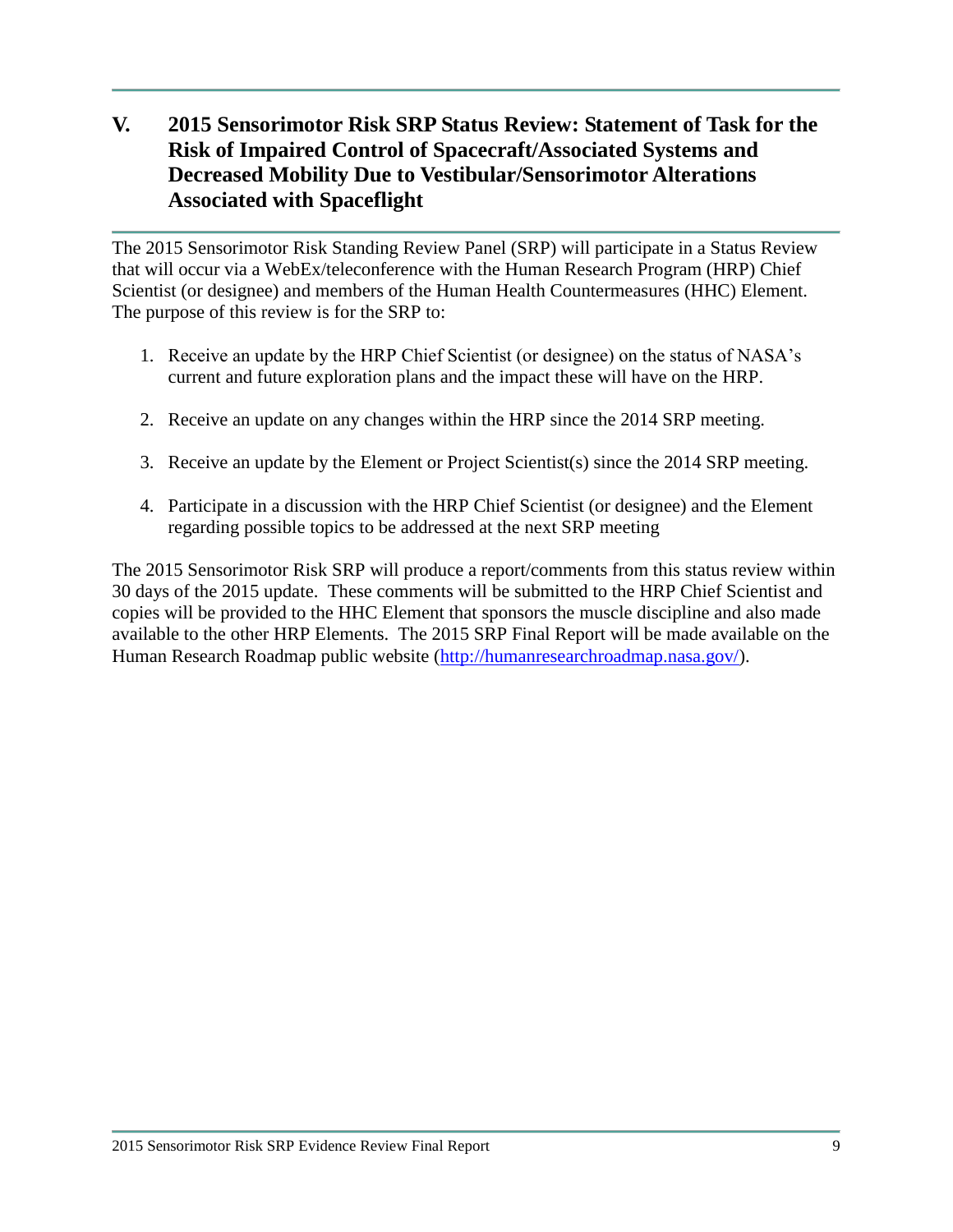# **VI. Sensorimotor Risk SRP Evidence Review WebEx/Teleconference Participants**

#### **SRP Members:**

Malcolm Cohen, Ph.D. (chair) – NASA Ames Consultant (retired) Susan Herdman, Ph.D. – Emory University John Krakauer, M.D. – The Johns Hopkins Hospital

### **NASA Johnson Space Center (JSC):**

Yael Barr, M.D. David Baumann Jacob Bloomberg, Ph.D. Linda Loerch Kerry McGuire Ajitkumar Mulavara, Ph.D. Michele Perchonok, Ph.D. Brian Peters, Ph.D. Millard Reschke, Ph.D. Mark Shelhamer, Sc.D. Ryan Schulte, Ph.D. Susan Steinberg, Ph.D. Laura Taylor, Ph.D. Jennifer Villareal, Ph.D.

### **NASA Headquarters (HQ):**

Stephen Davison, Ph.D. Bruce Hather, Ph.D.

### **NASA Space Biomedical Research Institute (NSBRI)**

Tracy Johnson, Ph.D.

# **NASA Research and Education Support Services (NRESS):**

Tiffin Ross-Shepard